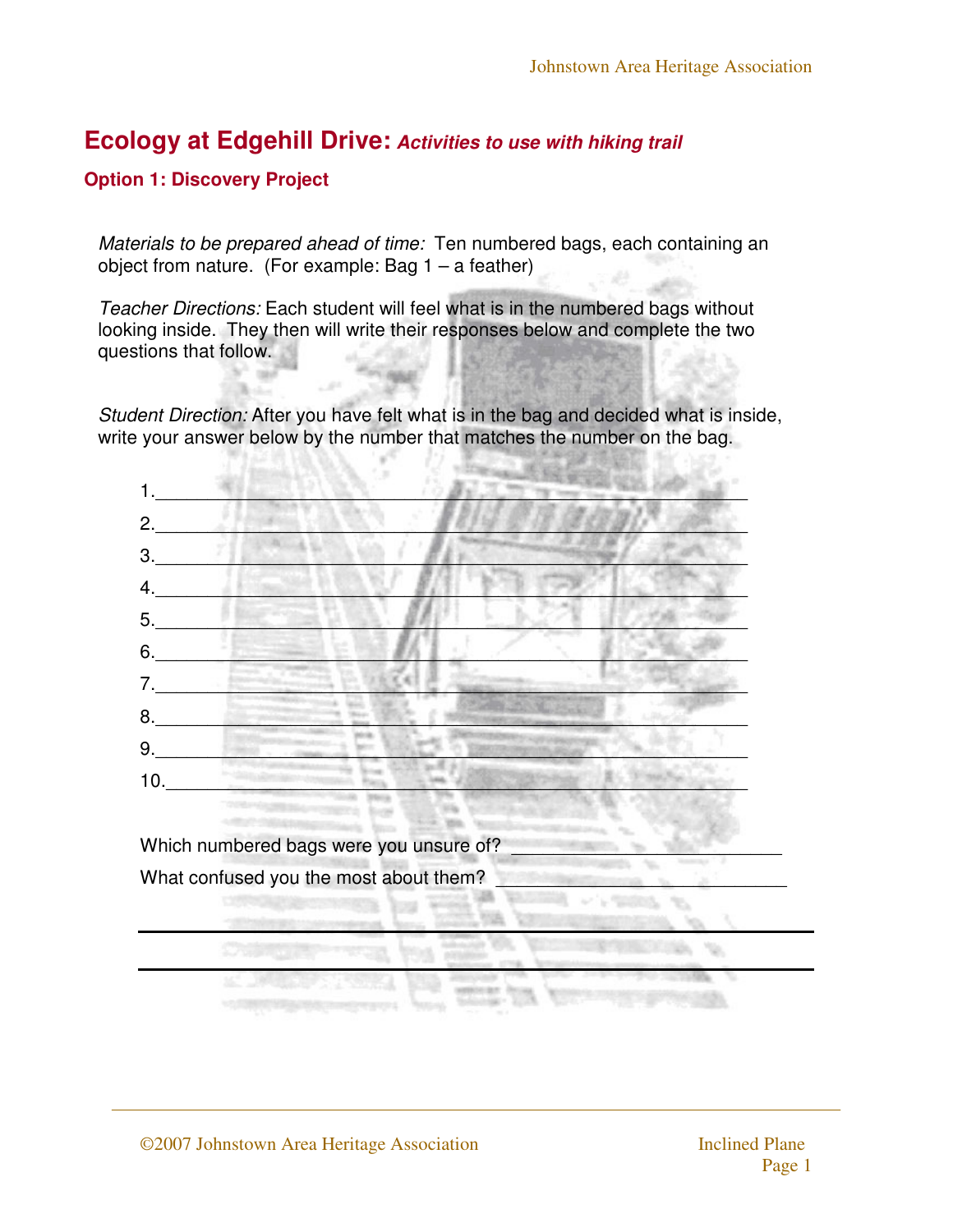### **Option 2: Envirolopes for the Woodlands**

The envirolope activity can bring about an awareness of the variety found in nature and can enhance the aesthetic appreciation and value of the environment being experienced through the use of the senses and discovery. Envirolopes work well in almost any outdoor setting.

Teams of two receive a challenge such as: "Find as least five different shades of green." The participants collect samples small enough to fit in envelopes, and then display and discuss their discoveries with the rest of the group.

This activity encourages the participants to develop the abilities of making observations and sharing those observations with others. In addition, the activity emphasizes the variety of colors, forms, textures and organisms present in any outdoor setting.

Preparation: Prepare envelopes with a challenge written on the outside of each. Divide students into pairs, giving each pair an envelope. Students will have the opportunity to collect their samples as they hike the path along the Inclined Plane.

#### Possible Challenges

Find the ten most unusual shaped leaves. Find at least five different textures (rough, smooth, etc.). Find examples of five different smells or odors. Find at least five different kinds of seeds. Find at least five objects, each one a different color. Find at least five different kinds of rocks. Find at least five different kinds of evidence that animals or insects are around (such as a leaf with bites taken out of it). Find at least five different kinds of evidence that people are around. Find at least five objects with different shades of brown. Find at least five objects with different shades of green.

Conclude: Gather the teams together after hiking the trail and do the following: Ask each team to display their collections and give students a chance to look at all the collections.

Ask what objects appear in more than one collection.

Ask which challenge was the most difficult to meet and why.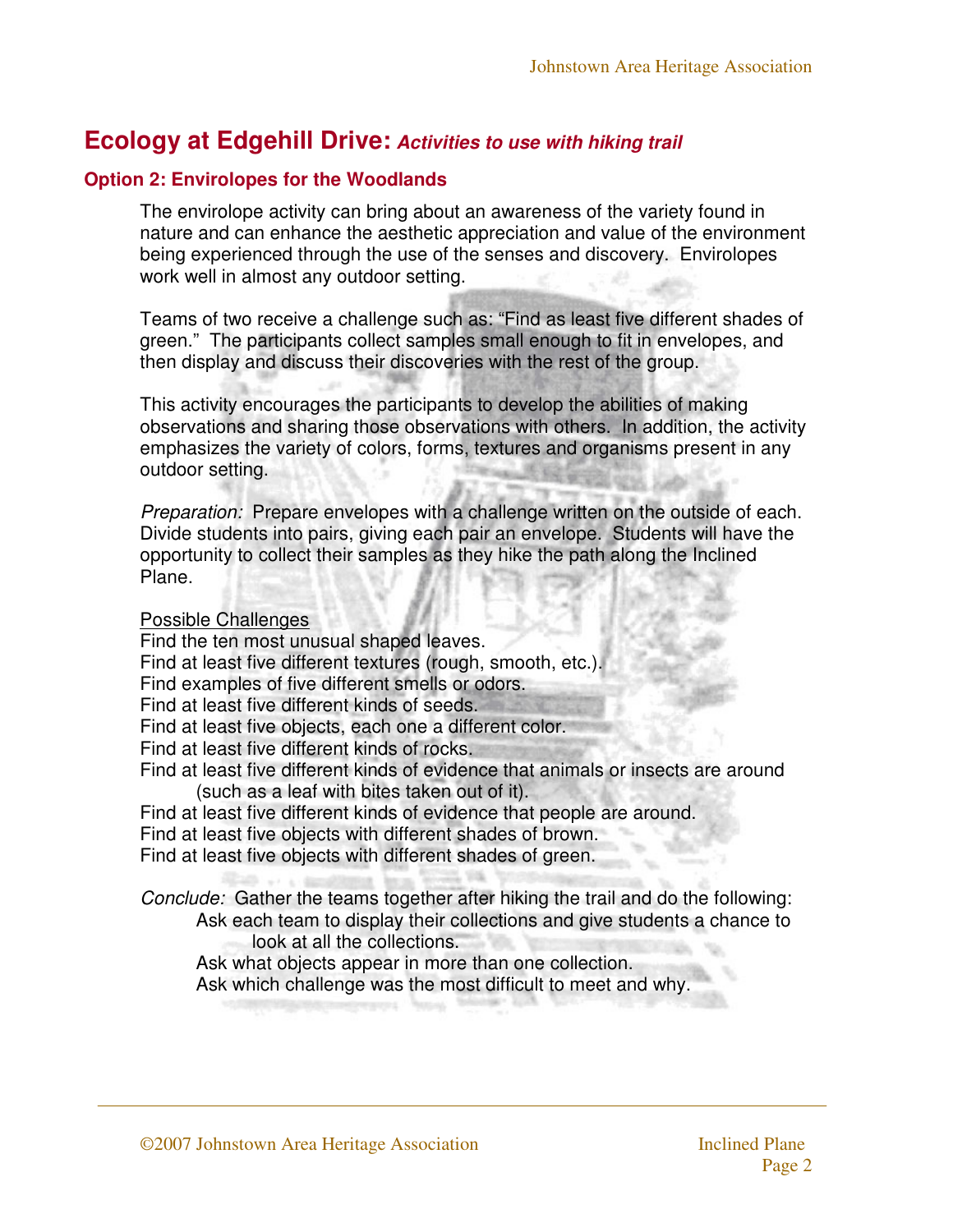### **Option 3: Woodland Walk**

Complete the following over the course of the hike.

Draw and identify 2 or more insects you discover on your walk. Where did you find them?

Draw and identify 3 types of plants or trees along the path.

Describe the color, smell, and texture of the soils.

Describe and identify any animal tracks you discover on your walk. Draw a picture of one set of tracks.

Describe one non-living thing you found on your walk.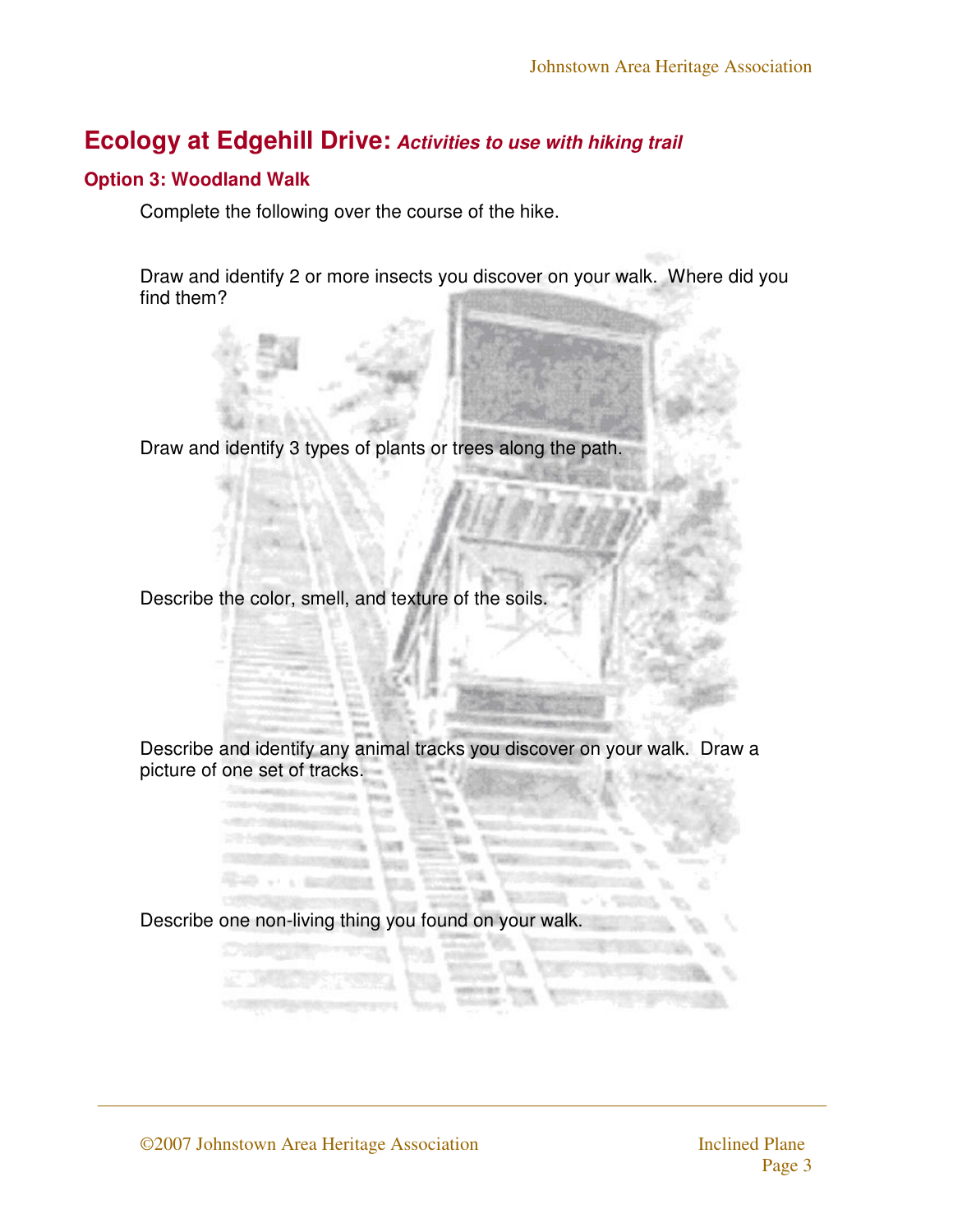### **Option 4: The Age Old Question**

Count the age of a tree and determine what sort of growth season the tree had each year.

- 1. Look at the stump of a tree. Or find a place on a live tree where a branch has fallen or been cut off. Describe the tree.
- 2. Count the rings in the wood. Now you know the age of the tree or the age of the branch. (The branch is probably a lot younger than the tree.) How many rings does you tree/branch have?
- 3. Notice how wide each ring is. A wide ring means that the tree had a good growing season, with enough sunshine and plenty of rain. A narrow ring shows a hard year. Describe the life of your tree.
- 4. What was happening in the world when the tree (or branch) began its life? Can you think of any events in history that took place as the tree grew?

\*\* Did you know that trees can live longer than most any other kind of life? A few of the giant sequoia trees in California are more than 2,000 years old. The oldest tree in the world is a bristlecone pine in California, believed to be nearly 5,000 years old. It would have been pushing up its first sprouts back when the ancient Egyptians were building the pyramids!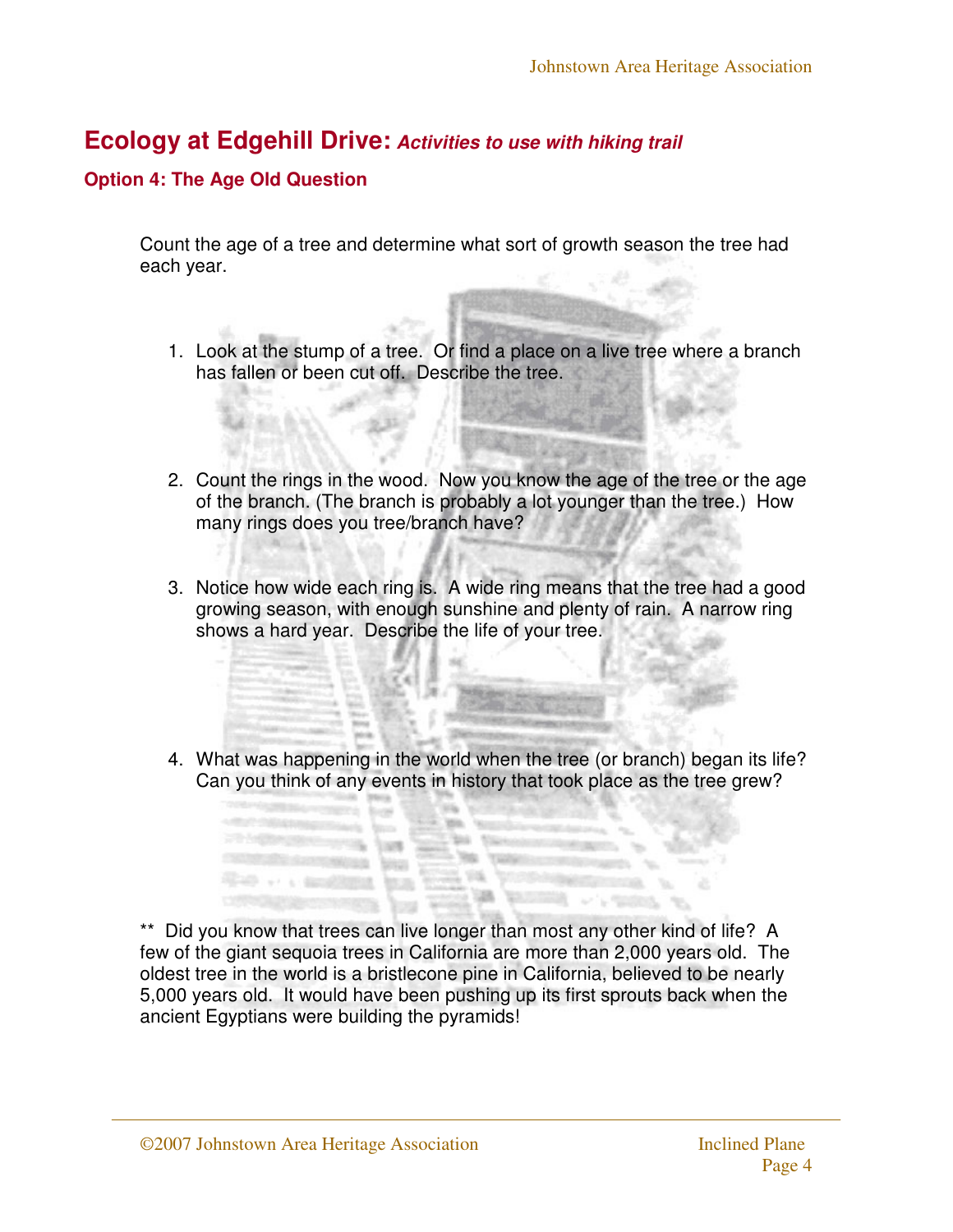### **Option 5: Nosing Around for Nests**

Shelter is a necessary condition for survival of many animals, insects, and other living things. Explore the area along the trail and observe the homes of animals in the area.

While you are exploring, be careful not to disturb any animals that may still be living in the homes that you find!

Describe the different animal homes and describe the animal that lives there. Why is it a good home for this animal?